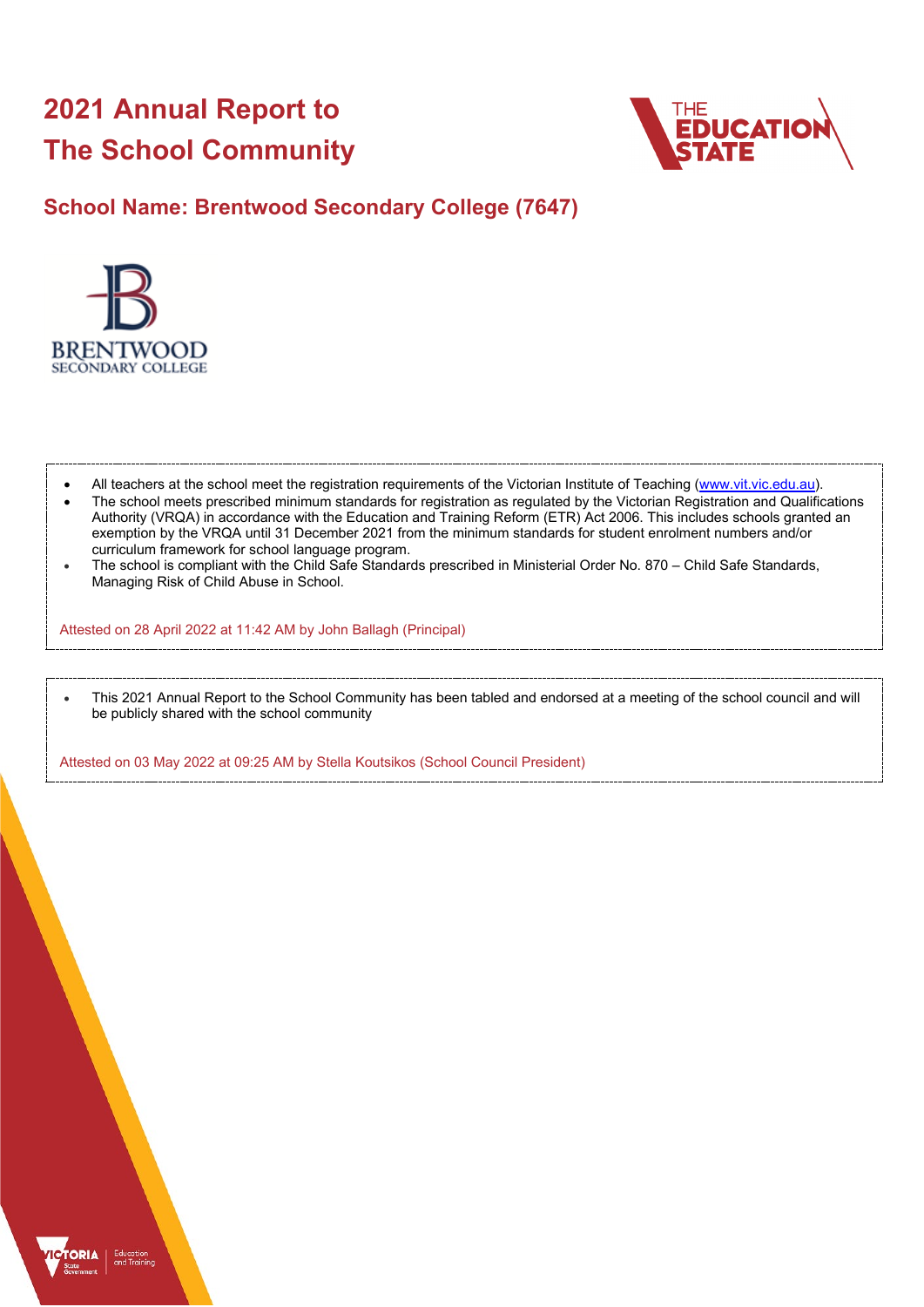

# How to read the Annual Report

## What does the *'About Our School'* commentary section of this report refer to?

The 'About our school' commentary provides a brief background on the school, an outline of the school's performance over the year and future directions.

The 'School Context' describes the school's vision, values and purpose. Details include the school's geographic location, size and structure, social characteristics, enrolment characteristics and special programs.

The 'Framework for Improving Student Outcomes (FISO)' section includes the improvement initiatives the school has selected and the progress they have made towards achieving them through the implementation of their School Strategic Plan and Annual Implementation Plan.

## What does the *'Performance Summary'* section of this report refer to?

The Performance Summary includes the following:

#### **School Profile**

- student enrolment information
- the school's 'Student Family Occupation and Education' category
- a summary of parent responses in the Parent Opinion Survey, shown against the statewide average for Secondary schools
- school staff responses in the area of School Climate in the School Staff Survey, shown against the statewide average for Secondary schools

#### **Achievement**

- English and Mathematics for Teacher Judgements against the curriculum
- English and Mathematics for National Literacy and Numeracy tests (NAPLAN)
- all subjects for Victorian Certificate of Education (VCE) examinations

#### **Engagement**

Student attendance and engagement at school, including:

- how many Year 7 students remain at the school through to Year 10
- how many exiting students go on to further studies or full-time work

#### **Wellbeing**

Student responses to two areas in the Student Attitudes to School Survey:

- Sense of Connectedness
- Management of Bullying

Results are displayed for the latest year and the average of the last four years (where available). As NAPLAN tests were not conducted in 2020, the NAPLAN 4-year average is the average of 2018, 2019 and 2021 data in the 2021 Performance Summary.

### Considering COVID-19 when interpreting the Performance Summary

The Victorian community's experience of COVID-19, including remote and flexible learning, had a significant impact on normal school operations in 2020 and 2021. This impacted the conduct of assessments and surveys. Readers should be aware of this when interpreting the Performance Summary.

For example, in 2020 and 2021 school-based surveys ran under changed circumstances, and NAPLAN was not conducted in 2020. Absence and attendance data during this period may have been influenced by local processes and procedures adopted in response to remote and flexible learning.

Schools should keep this in mind when using this data for planning and evaluation purposes.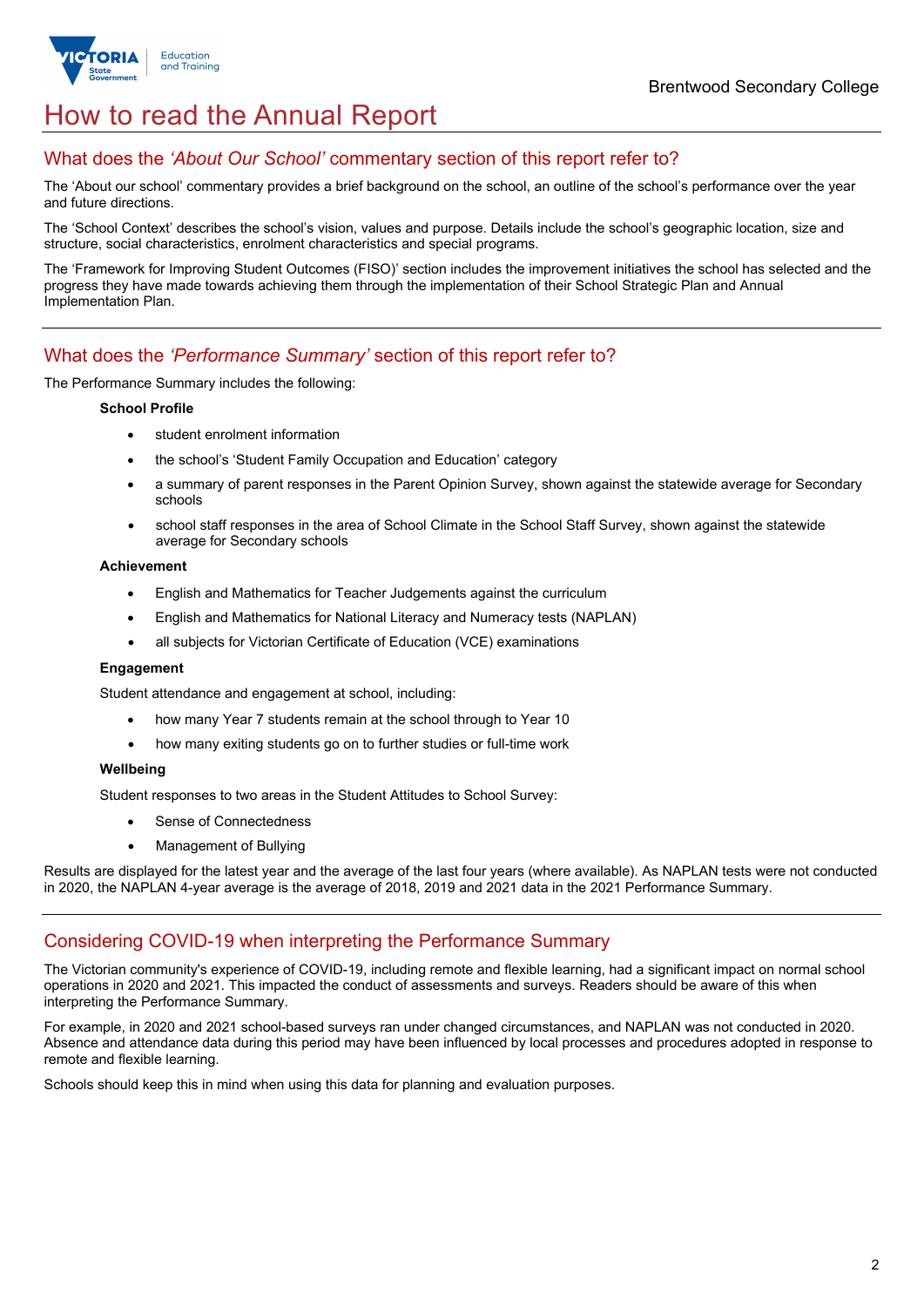

# How to read the Annual Report (continued)

#### What do *'Similar Schools'* refer to?

Similar Schools are a group of Victorian government schools with similar characteristics to the school.

This grouping of schools has been created by comparing each school's socio-economic background of students, the number of non-English speaking students and the school's size and location.

## What does *'NDP'* or '*NDA*' mean?

'NDP' refers to no data being published for privacy reasons or where there are insufficient underlying data. For example, very low numbers of participants or characteristics that may lead to identification will result in an 'NDP' label.

'NDA' refers to no data being available. Some schools have no data for particular measures due to low enrolments. There may be no students enrolled in some year levels, so school comparisons are not possible.

Note that new schools only have the latest year of data and no comparative data from previous years. The Department also recognises unique circumstances in Specialist, Select Entry, English Language, Community Schools and schools that changed school type recently, where school-to-school comparisons are not appropriate.

## What is the *'Victorian Curriculum'*?

The Victorian Curriculum F–10 sets out what every student should learn during his or her first eleven years of schooling. The curriculum is the common set of knowledge and skills required by students for life-long learning, social development and active and informed citizenship.

The Victorian Curriculum is assessed through teacher judgements of student achievement based on classroom learning.

The curriculum has been developed to ensure that school subjects and their achievement standards enable continuous learning for all students, including students with disabilities.

The 'Towards Foundation Level Victorian Curriculum' is integrated directly into the curriculum and is referred to as 'Levels A to D'.

'Levels A to D' may be used for students with disabilities or students who may have additional learning needs. These levels are not associated with any set age or year level that links chronological age to cognitive progress (i.e., there is no age expected standard of achievement for 'Levels A to D').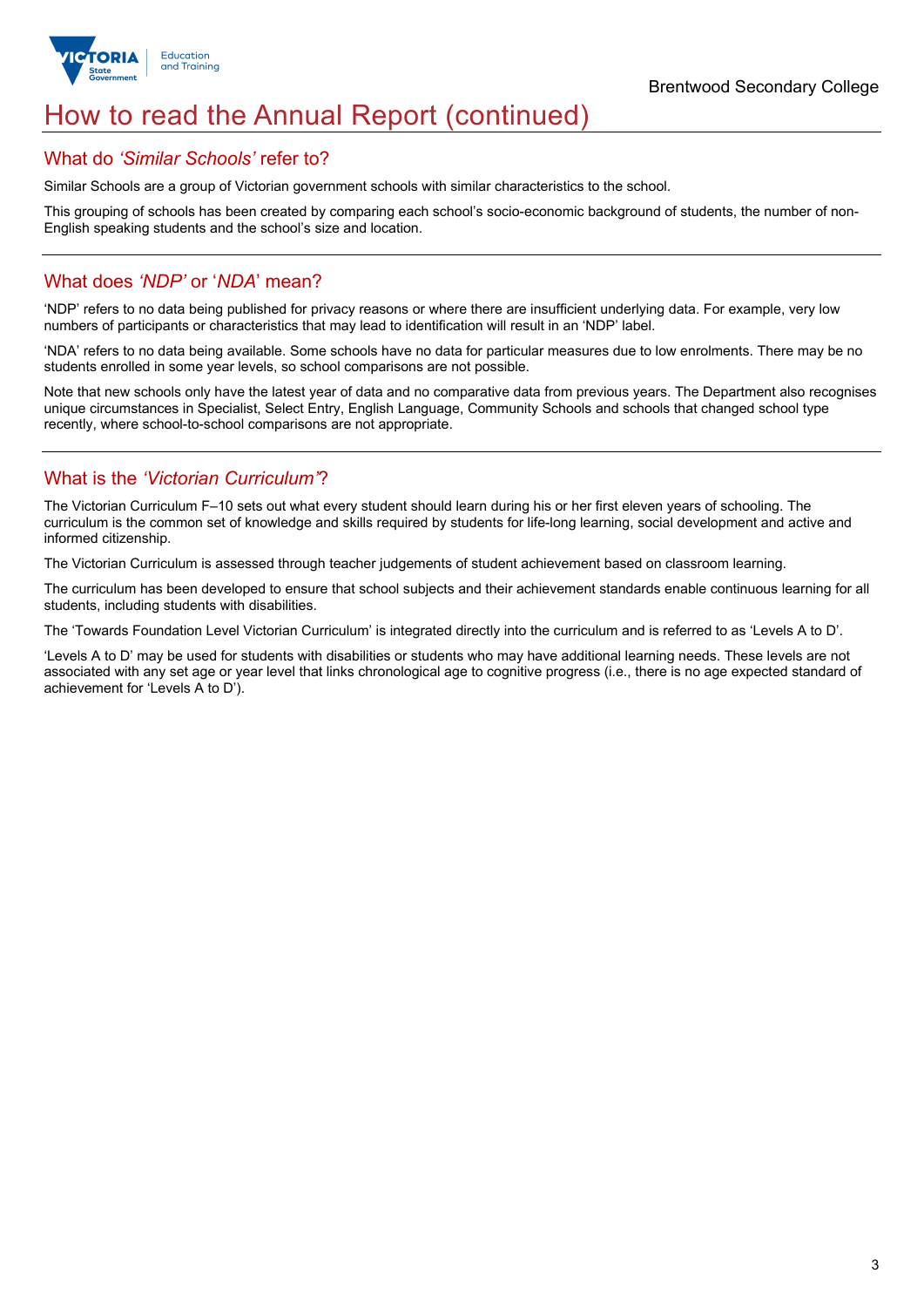

# **About Our School**

## School context

Brentwood Secondary College is a vibrant learning community where all students are supported and encouraged to achieve success and to pursue excellence. A learning community is a place where everyone is learning, both independently and together, and where everyone is continually striving to improve. Our guiding philosophy is the belief that all students learn best when they are happy, healthy and resilient and our vision for learning encapsulates all members of our community.

Our vision for learning states "We learn as a connected community to grow as individuals who are future ready". This vision drives our purpose to ensure that every student is provided with every opportunity to achieve their potential as a learner and as a person where they can develop their talents, nurture a passion and to grow in confidence about their future. Every student will be supported in their intellectual, emotional, social and physical development by a highly professional group of teachers and education support staff.

Consistent with the Melbourne Declaration on Educational Goals for Young Australians (2008) our purpose is to ensure that all Brentwood students have the opportunity to become successful learners, confident and creative individuals, and active and informed citizens. We strive to ensure that our students learn in a connected community so that they grow as individuals who are future ready.

Brentwood Secondary College is a co-educational school located in the eastern Melbourne suburb of Glen Waverley. The socio-economic profile of the school is classified as high. The 2021 enrolment was 1676 including 28 International Students. The total enrolment has been increasing over recent years. The number of equivalent full time staff employed was 141.95. This equates to 4 principal class officers, 123 teachers and 34 education support staff.

The Junior School curriculum at Year 7 integrates the study of English (or EAL), Humanities in a program that is called Thinking, Learning and Creativity (TLC). Mathematics, Science, Health/PE, Languages (German or Japanese), Digital Technologies and The Arts (Art and Music) are taught as stand-alone subjects. A Curriculum Enrichment Program is offered to those students who demonstrate academic skills above those of their peer group. There are two Enrichment classes at Year 7, Year 8 and Year 9; one that studies German and the other Japanese. The Year 8 curriculum includes the study of English (or EAL), Mathematics, Humanities, Science, Health/PE, Languages, Art, Drama, Digital Technology and Food Technology. At Year 9 the core curriculum is reduced to English, Mathematics, Humanities, Health & Physical Education and Science thus allowing for the introduction of a range of specialised elective units. This model promotes personalised learning pathways in preparation for Senior School. The Senior School curriculum provides opportunities for advanced placement in VCE & VET subjects and university enhancement studies.

A secure education or training pathway beyond Brentwood is a priority for all students. There is a strong commitment to pastoral care and the extra-curricular program promotes high levels of participation. Student leadership opportunities are spread across a broad range of activities and services. The Brentwood culture is one of learning, leadership and high expectations for every member of our community.

## Framework for Improving Student Outcomes (FISO)

In 2021, the College's Annual Implementation Plan (AIP) focused on the statewide goals of:

- 1. Learning, catch up and extension priority
- 2. Happy, active and healthy kids priority
- 3. Connected schools priority

#### These priority areas aligned with the School Strategic Plan goals of

- 1. Improving student achievement through improving teaching and learning
- 2. Improve the positive climate for learning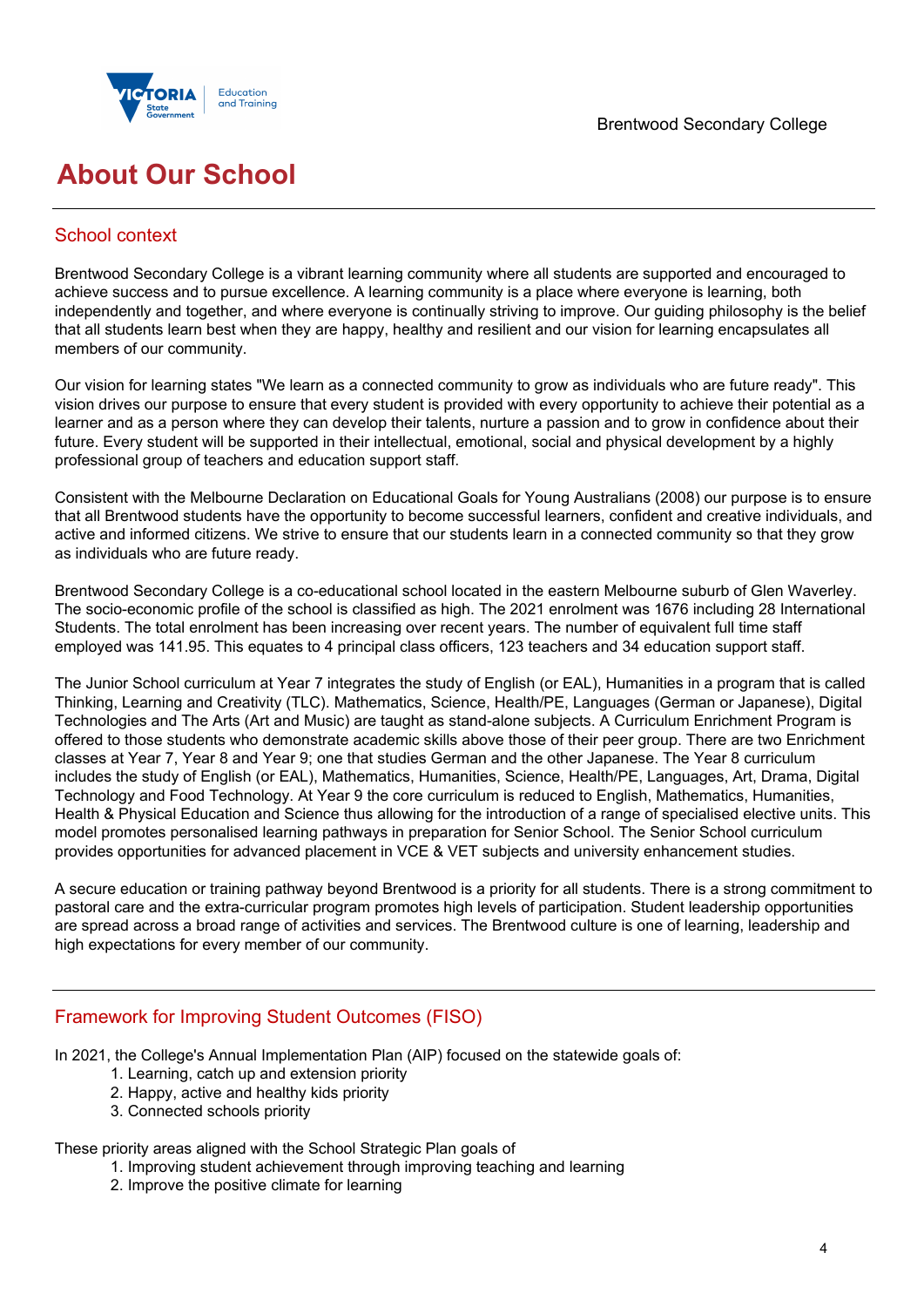

During 2021, the interruptions of Remote Learning throughout the year required the school to regularly adjust and adapt the implementation of the school's AIP. This required the school leadership team to be agile and focused on supporting staff and students in an ever-changing environment. The consequence of this was adjustments to the implementation of Professional Learning Communities. For example, peer observations were unable to occur as planned and the inquiry cycle increased in length. A greater emphasis was also placed on further developing formative assessment practices and developmental rubrics to enhance assessment strategies in a Remote Learning environment. The implementation of the school ASPIRE program also adjusted to better suit individual student wellbeing needs rather than address larger cohort needs.

Despite these adjustments, it was evident through the School Review in Term 4 that progress has been made against the FISO continua. The review panel used a range of evidence including student performance data, surveys from students, staff and parents, classroom observations and forums with all key stake holders to assess Brentwood's growth. The School Improvement Team also undertook learning walks and consulted broadly with staff to determine Brentwood's ongoing progress against the continua.

## Achievement

Within the context of the statewide focus in 2021, the school continued to work on its strategic plan goal of embedding a culture of curriculum design and assessing the impact of learning programs, adjusting them to suit individual student needs.

In 2021, students in Years 7 to 10 once again achieved higher than the state average and similar schools average for the percentage of students at or above age expected standards in both English and Mathematics, based on teacher judgements.

The NAPLAN results for Year 7 and 9 students also continued to place them above state and like schools for all tests in 2021. Of particular note, a greater percentage of students achieved high learning gain from Years 7 to 9 for the Reading, Writing, Spelling and Grammar and Punctuations tests than similar schools and state. The Numeracy test was equal to the percentage of high gain achieved by similar schools and was above state. Pleasingly, there were significantly fewer students that achieved low learning gain in comparison to the 2019 learning gain data.

The significant increase in the NAPLAN learning gain from Year 7 to 9 data for the Writing, Spelling and Grammar and Punctuation tests in 2021 can be attributed in part to the school's focus on vocabulary as a 'crumb' for the guided PLC cycles in 2021 and the precursor work the year before that has provided the wider staff with a toolkit of shared strategies to explicitly teach and model the use of Tier 2 and 3 words in writing tasks and see themselves as all being 'teachers of literacy'. Likewise, the range of additional supports implemented in 2021 to support the learning 'catch up and extension' of students whose learning was and continued to be disrupted by the periods of remote learning allowed us to progress the learning of identified students through the employment of literacy and numeracy specialists and tutors and development of programs to cater for our students' needs. These staff worked with students individually and in small groups within classes and withdrawal groups across Years 7 to 12 during remote learning and periods onsite in 2021.

A strong focus on formative assessment practices started in 2020 was continued to consolidate and embed practices and then extended in 2021 to build the capacity of all teachers to create and use developmental rubrics to augment this work. Much of this work whilst started in term one was further collaborated on during extended periods of remote learning over the year. This work, and collective focus of teachers enabled them to more accurately establish where students were in their learning and the next steps they need to take and was reinforced in various student feedback data and the School Review. Teaching staff have built their collective efficacy to improve their assessment practices through actively engaging with learning specialists embedded in faculties in addition to a range of communities of practice and professional learning offered by the North Eastern Victorian Region.

The school performed above state average for the VCE All Studies score, however it was slightly below the average for similar schools and below our strategic plan target of 32. Almost all students (99%) satisfactorily competed their VCE in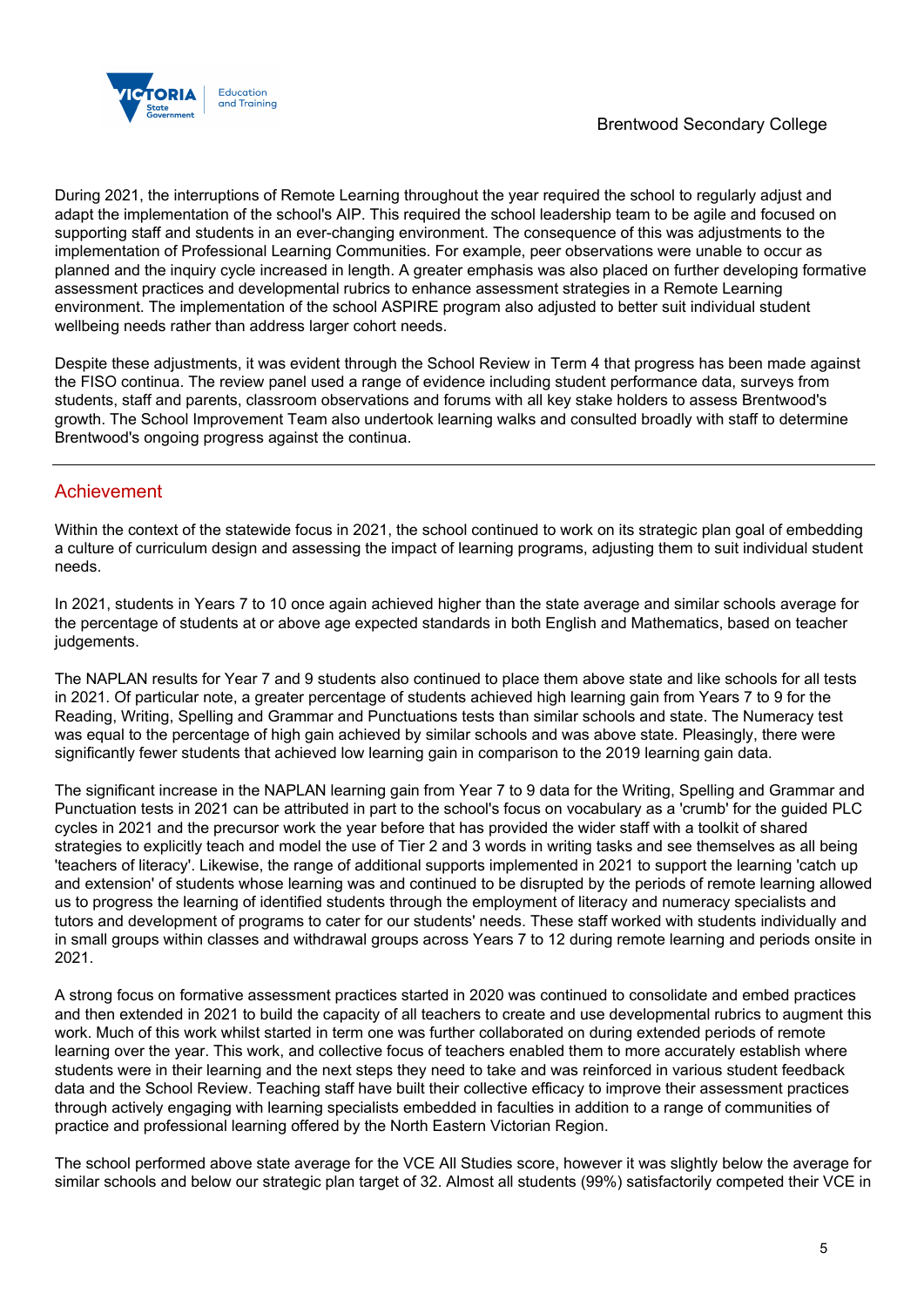

### Brentwood Secondary College

2021 which is testament to the work done by our pathways team, house leaders and all our teaching staff to make sure all students were successful in another difficult year. Whilst the school had fewer students completing VET subjects the percentage of units of competence satisfactorily completed was higher than the previous year with an increase to 88%. This is a positive shift in the school being able to offer a wider variety of student pathway options and students viewing this is a viable alternative to subjects only offered onsite.

The school's continued investment in technology and professional learning to allow staff to leverage it to enhance their teaching practice to improve our learning programs was very beneficial in allowing the seamless continuation of learning during the periods of remote learning. Office 365 tools including Microsoft Teams and OneNote as well as clear protocols that evolved with each period of remote learning were used to communicate and provide synchronous classes allowing teachers and students to collaborate, connect and provide feedback to each other. Communication with our community also continued and in some cases improved through the use of technology and this included Learning Conferences via Webex video conferencing which strengthened our partnerships with parents to support student learning.

Students supported through the Program for Students with a Disability all showed satisfactory progress in achieving their individual goals as identified in their Individual Education Plans.

# **Engagement**

The average days absent per full time equivalent student was less than the median for all Victorian government schools. This result is greater than the four-year average. The attendance rate for each year level was as follows, Year 7 - 94%, Year 8 - 92%, Year 9 - 91%, Year 10 - 89%, Year 11 - 93% and Year 12 - 95%. Due to the nature of remote learning for much of 2021, these figures are the result of recording students engaging with online attendance protocols.

Student attendance is recorded for each lesson by class teachers using an online information management system, Compass. Attendance is also monitored by House Leaders and Heads of House. Parents are also able to monitor attendance using the Compass portal and are contacted by SMS if their child is absent from school without an approval. A Student Absence Learning Plan is developed for those students who are absent from school for extended periods either as a consequence of serious illness or a family holiday.

Intensive support is provided by the Student Wellbeing Team for students who are absent due to serious illness and/or mental health issues. The Student Wellbeing Team also co-ordinate an Outreach Program for students who, for whatever reason, are finding it difficult to attend school on a regular basis. The very precise online monitoring of attendance by both teachers and parents has no doubt contributed to the high student attendance rate. In 2021, both the Wellbeing Team and ASPIRE pastoral care teachers ensured all students were monitored for those periods they learnt remotely in their homes.

The percentage of students who remain at Brentwood from Year 7 through to Year 10 is higher than the median for all Victorian government schools.

The comprehensive pathways program at Brentwood includes extensive careers and course counselling for all junior and senior school students. All students in Years 7 to 12 complete an annual Career Action Plan identifying their areas of interest and how they can pursue and develop these passions. Careers education is embedded into the APIRE program for all year levels. This is complemented by ongoing incursions, pathways experiences, immersion days and guest speakers. Year 9 students complete Morrisby testing culminating in a one-on-one interview with a trained Morrisby counsellor. Morrisby endeavours to highlight areas of interest and relate these to potential future pathways. This is an invaluable tool that can also assist students in selecting an appropriate Work Experience placement in Year 10.

Early exposure and exploration of potential areas of interest and pathways is paramount to providing our students with a solid foundation to become active participants in their chosen areas of interest. Students are empowered with the tools to explore areas of interest facilitated by the dedicated Pathways Team. The goal of our transition and pathways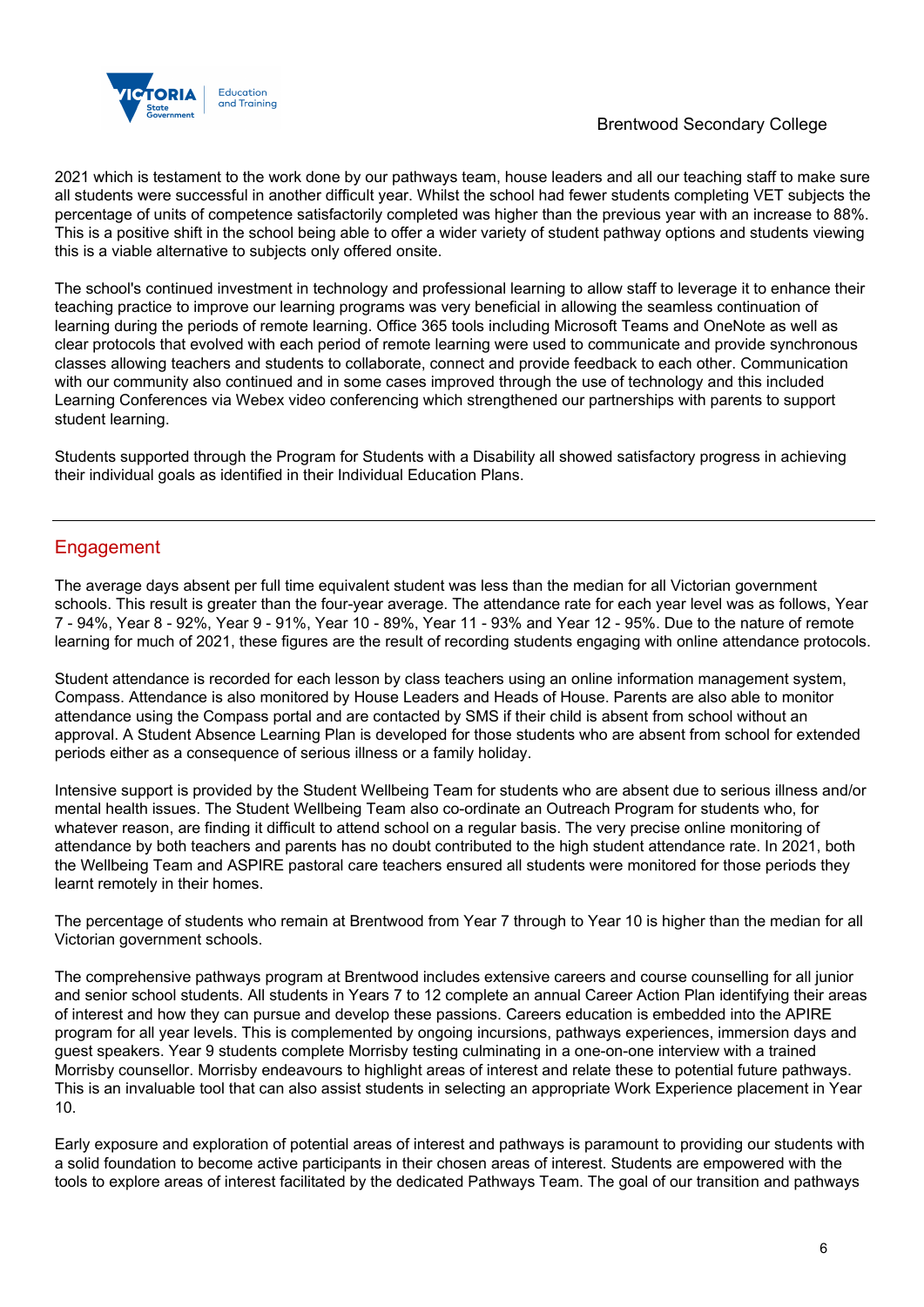

strategies is to encourage all students to develop a growth mindset and, as articulated in our vision, to provide every student with the opportunity to grow in confidence about their future. A secure education, training or employment pathway beyond Brentwood is a priority for all students.

## **Wellbeing**

The 2021 Attitudes to School Survey score for the 'connectedness to school' variable is slightly lower than the median for all Victorian government schools and also for comparable schools. The Attitudes to School Survey four year average score for the 'connectedness to school' variable is slightly higher than the median for all Victorian government schools and slightly lower than comparable schools. The 2021 Attitudes to School Survey score for the 'Managing of Bullying' variable is slightly lower than the median for all Victorian government schools and also for comparable schools. The Attitudes to School Survey four year average score for the 'Managing of Bullying' variable is higher than the median for all Victorian government schools and higher than comparable schools.

Improving student engagement with the learning culture continued to be a focus in 2021 with the College continuing the wellbeing program at Year 7 where a resilience worker is placed into Year 7 homegroups. Creating a classroom environment that explicitly builds the capacity of students to be disciplined, reflective and resilient learners has continued to be promoted through the ASPIRE program in 2021. The focus of this curriculum is based on the 3 pillars of 'The Learner', 'The Person' and 'The Future'. Teachers are encouraged to further develop the role of student voice in learning by extending opportunities for student feedback and student choice in the classroom through the use of the PIVOT student survey.

Student wellbeing is a precursor to learning and, consistent with our vision for happy, healthy, resilient students. Pastoral care continues to be a focus. In 2020, both the Wellbeing Team and ASPIRE pastoral care teachers ensured all students' wellbeing was monitored weekly as they learnt remotely. In Term 4 the student wellbeing focus was aimed at supporting students with the transition back to onsite learning by familiarising them with the routines and processes of school.

The Parents Support team further enhances the relationships with our parent body. Support for the work of classroom teachers, Heads of Faculty, House Leaders and Heads of House remains a priority of the Wellbeing Team.

A breadth of co-curricular and student leadership opportunities continue to be offered to enhance students' connectedness to school and to build their sense of belonging. We will continue to promote and celebrate student participation, leadership and service to the community.

### Finance performance and position

The Operating Statement Summary for the year ending 31 December 2021 indicates a Total Operating Revenue of \$19,084,458 and the Total Operating Expenditure of \$18,048,707. This indicates a Net Operating Surplus of \$1,035,752. The surplus funds relate to projects to be completed within the next 12 months, including new outdoor basketball courts, library refurbishment, landscape works alongside our newly completed VCE centre (Stage 1 of our masterplan) and computer MacLab upgrade. School Council savings towards Stage 2 of our masterplan are also a component of the surplus.

Grants received include equity funding \$130,876, MYLNS Improvement Teacher Funding \$138,342, student excellence program funding \$36,495 and the Tutor Learning Initiative \$391,284

Projects completed in 2021 include the new Wellbeing Centre and Mental Health Practitioner Suite \$83,000, relocation of the House Hub \$15,000, plumbing works \$15,000, carpet refresh \$17,500 and ongoing painting costs for refreshment of classrooms and office areas.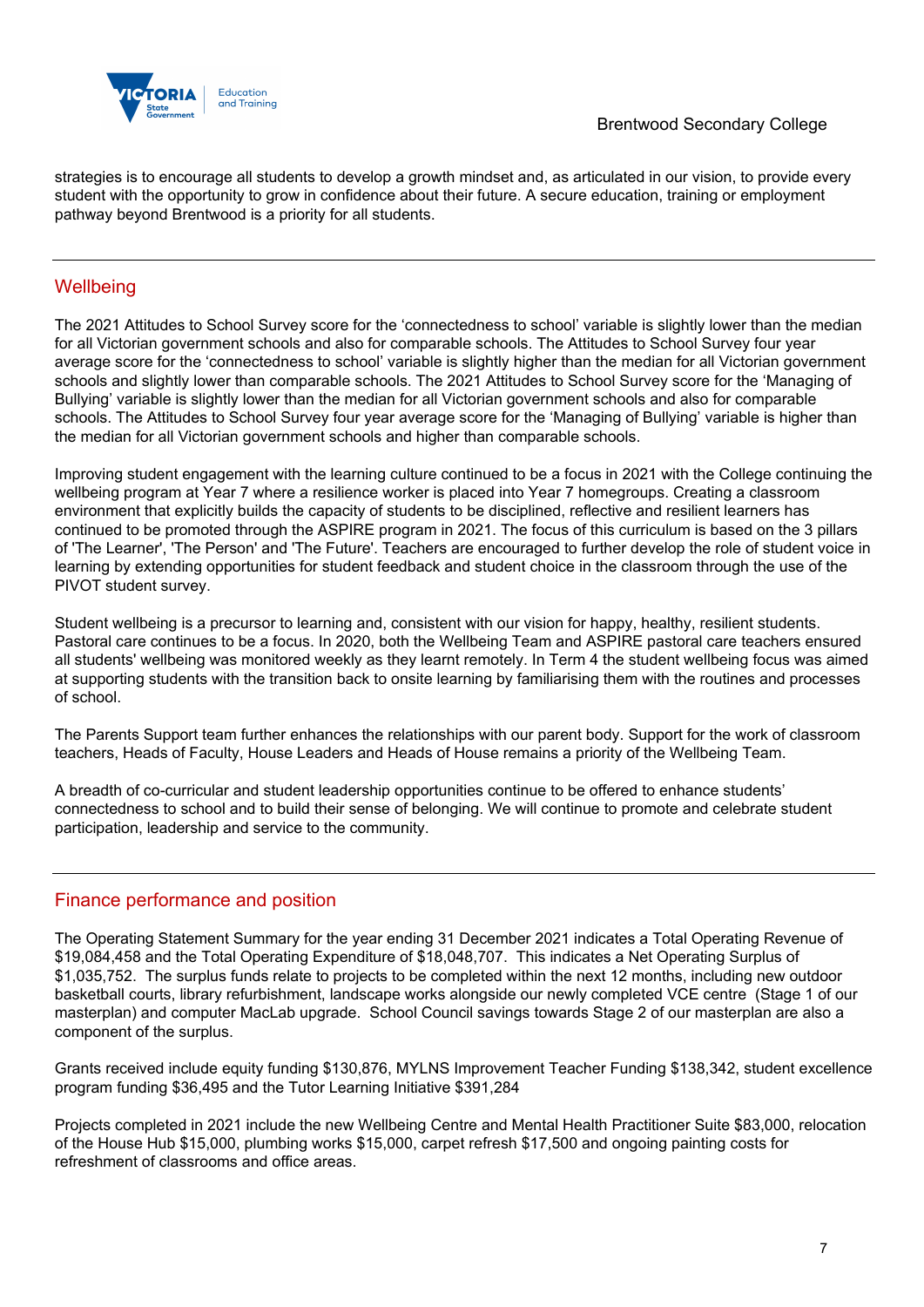

Asset acquisitions include new food tech benchtops \$15,000, large format printer \$10,500 and upgrade to PA system \$16.000.

Covid19 expenses included \$7,500 for extra cleaning and sanitising costs and continued payment to Casual Relief Teachers for supervision of students attending onsite during lockdowns.

The Financial position on 31 December 2021 was as follows: Total Funds Available \$4,618,497 and Total Financial Commitments \$4,618,497 including savings towards major capital project. The strong financial position is a reflection of the ongoing support of our School Council and parent community.

### **For more detailed information regarding our school please visit our website at www.brentwood.vic.edu.au**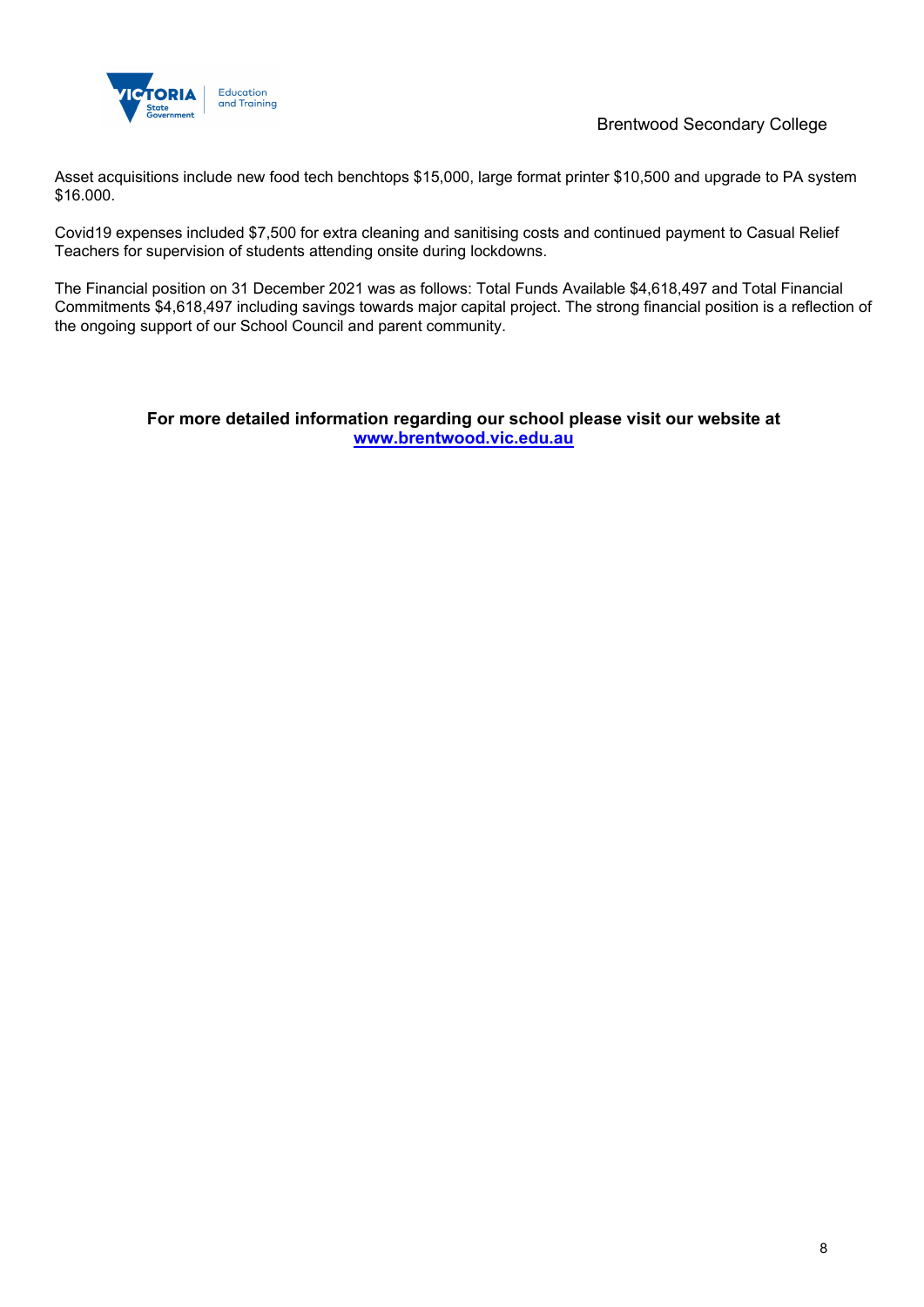

# **Performance Summary**

The Performance Summary for government schools provides an overview of how this school is contributing to the objectives of the Education State and how it compares to other Victorian government schools.

All schools work in partnership with their school community to improve outcomes for children and young people. Sharing this information with parents and the wider school community helps to support community engagement in student learning, a key priority of the Framework for Improving Student Outcomes.

Refer to the 'How to read the Annual Report' section for help on how to interpret this report.

# SCHOOL PROFILE

#### **Enrolment Profile**

A total of 1676 students were enrolled at this school in 2021, 774 female and 902 male.

34 percent of students had English as an additional language and 1 percent were Aboriginal or Torres Strait Islander.

#### **Overall Socio-Economic Profile**

The overall school's socio-economic profile is based on the school's Student Family Occupation and Education index (SFOE).

SFOE is a measure of socio-educational disadvantage of a school, based on educational and employment characteristics of the parents/carers of students enrolled at the school. Possible SFOE band values are: Low, Low-Medium, Medium and High. A 'Low' band represents a low level of socio-educational disadvantage, a 'High' band represents a high level of socio-educational disadvantage.

This school's SFOE band value is: Low

#### **Parent Satisfaction Summary**

The percent endorsement by parents on their school satisfaction level, as reported in the annual Parent Opinion Survey.

Percent endorsement indicates the percent of positive responses (agree or strongly agree) from parents who responded to the survey.



#### **School Staff Survey**

The percent endorsement by staff on School Climate, as reported in the annual School Staff Survey.

Percent endorsement indicates the percent of positive responses (agree or strongly agree) from staff who responded to the survey. Data is suppressed for schools with three or less respondents to the survey for confidentiality reasons.

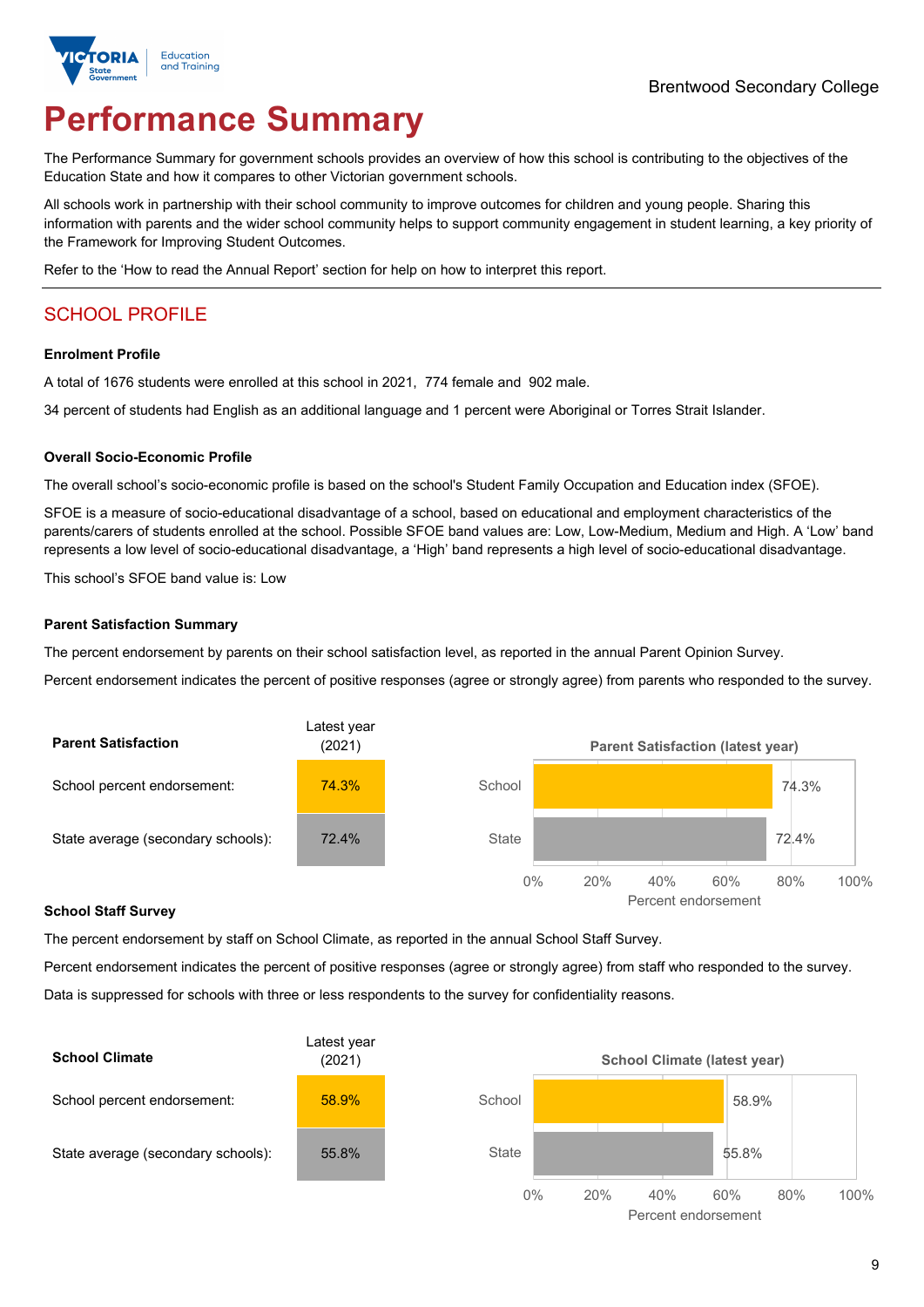

# ACHIEVEMENT

*Key: 'Similar Schools' are a group of Victorian government schools that are like this school, taking into account the school's socioeconomic background of students, the number of non-English speaking students and the size and location of the school.*

#### **Teacher Judgement of student achievement**

Percentage of students working at or above age expected standards in English and Mathematics.



| <b>Mathematics</b><br>Years 7 to 10                               | Latest year<br>(2021) |
|-------------------------------------------------------------------|-----------------------|
| School percent of students at or above age<br>expected standards: | 91.7%                 |
| Similar Schools average:                                          | 81.8%                 |
| State average:                                                    | 65.3%                 |

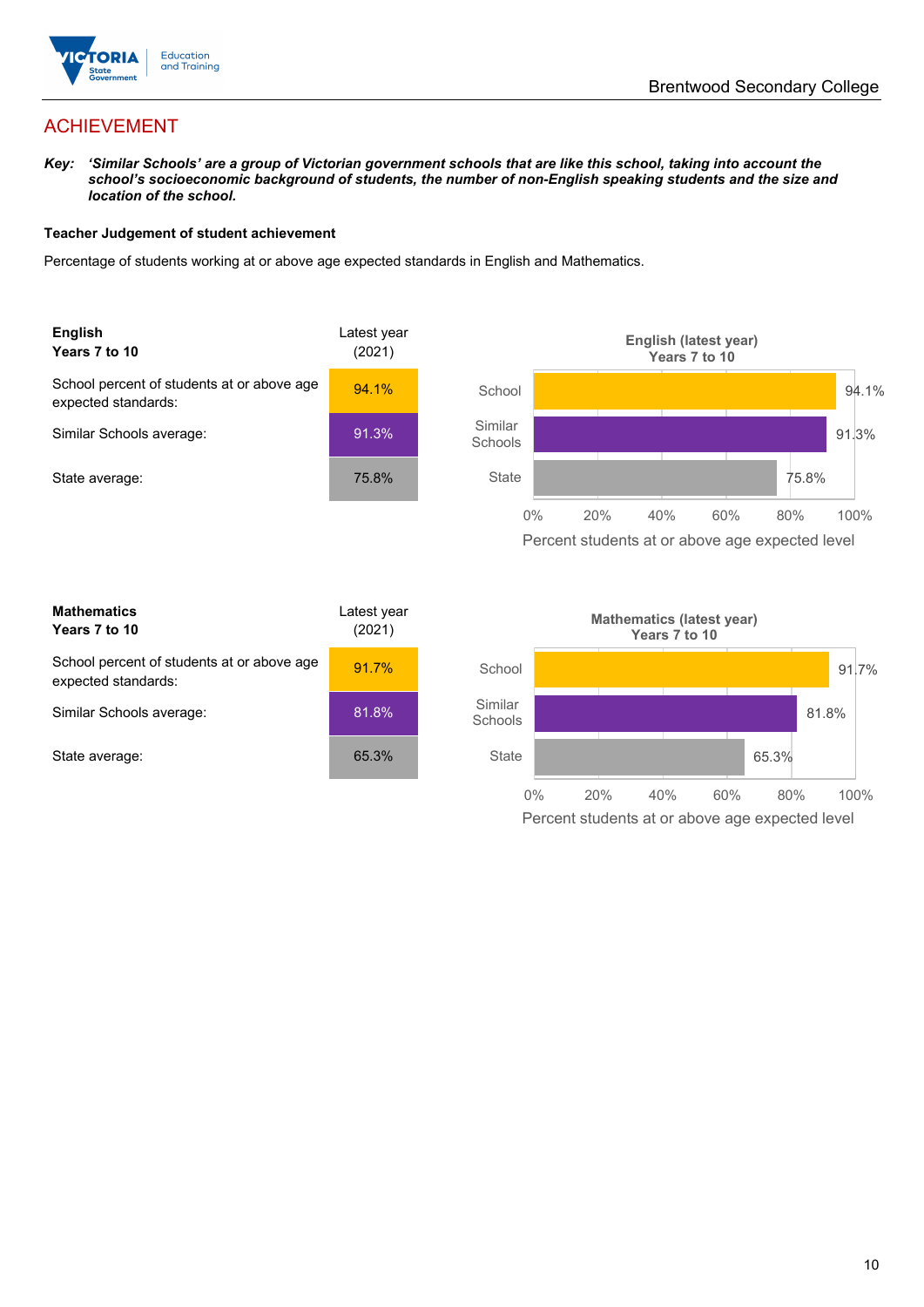

# ACHIEVEMENT (continued)

*Key: 'Similar Schools' are a group of Victorian government schools that are like this school, taking into account the school's socioeconomic background of students, the number of non-English speaking students and the size and location of the school.*

#### **NAPLAN**

Percentage of students in the top three bands of testing in NAPLAN.

Note: NAPLAN tests were not conducted in 2020, hence the 4-year average is the average of 2018, 2019 and 2021 data.

| <b>Reading</b><br>Year <sub>7</sub>               | Latest year<br>(2021) | 4-year<br>average    | <b>NAPLAN Reading (latest year)</b><br>Year <sub>7</sub>                    |      |
|---------------------------------------------------|-----------------------|----------------------|-----------------------------------------------------------------------------|------|
| School percent of students in<br>top three bands: | 77.9%                 | 75.7%                | School<br>77.9%                                                             |      |
| Similar Schools average:                          | 75.1%                 | 73.9%                | Similar<br>75.1%<br>Schools                                                 |      |
| State average:                                    | 55.2%                 | 54.8%                | State<br>55.2%                                                              |      |
|                                                   |                       |                      | $0\%$<br>20%<br>40%<br>60%<br>80%<br>Percent of students in top three bands | 100% |
| Reading<br>Year 9                                 | Latest year<br>(2021) | 4-year<br>average    | <b>NAPLAN Reading (latest year)</b><br>Year 9                               |      |
| School percent of students in<br>top three bands: | 61.2%                 | 62.7%                | School<br>61.2%                                                             |      |
| Similar Schools average:                          | 60.6%                 | 62.7%                | Similar<br>60.6%<br>Schools                                                 |      |
| State average:                                    | 43.9%                 | 45.9%                | <b>State</b><br>43.9%                                                       |      |
|                                                   |                       |                      | $0\%$<br>20%<br>40%<br>60%<br>80%<br>Percent of students in top three bands | 100% |
| <b>Numeracy</b><br>Year 7                         | Latest year<br>(2021) | 4-year<br>average    | <b>NAPLAN Numeracy (latest year)</b><br>Year 7                              |      |
| School percent of students in<br>top three bands: | 80.0%                 | 78.6%                | School<br>80.0%                                                             |      |
| Similar Schools average:                          | 75.6%                 | 76.0%                | Similar<br>75.6%<br>Schools                                                 |      |
| State average:                                    | 55.2%                 | 55.3%                | <b>State</b><br>55.2%                                                       |      |
|                                                   |                       |                      | $0\%$<br>20%<br>40%<br>80%<br>60%<br>Percent of students in top three bands | 100% |
| <b>Numeracy</b><br>Year 9                         | Latest year<br>(2021) | $4$ -year<br>average | <b>NAPLAN Numeracy (latest year)</b><br>Year 9                              |      |
| School percent of students in<br>top three bands: | 70.9%                 | 69.6%                | School<br>70.9%                                                             |      |
| Similar Schools average:                          | 64.3%                 | 66.2%                | Similar<br>64.3%<br>Schools                                                 |      |
| State average:                                    | 45.0%                 | 46.8%                | State<br>45.0%                                                              |      |
|                                                   |                       |                      | $0\%$<br>20%<br>60%<br>80%<br>40%                                           | 100% |

Percent of students in top three bands

11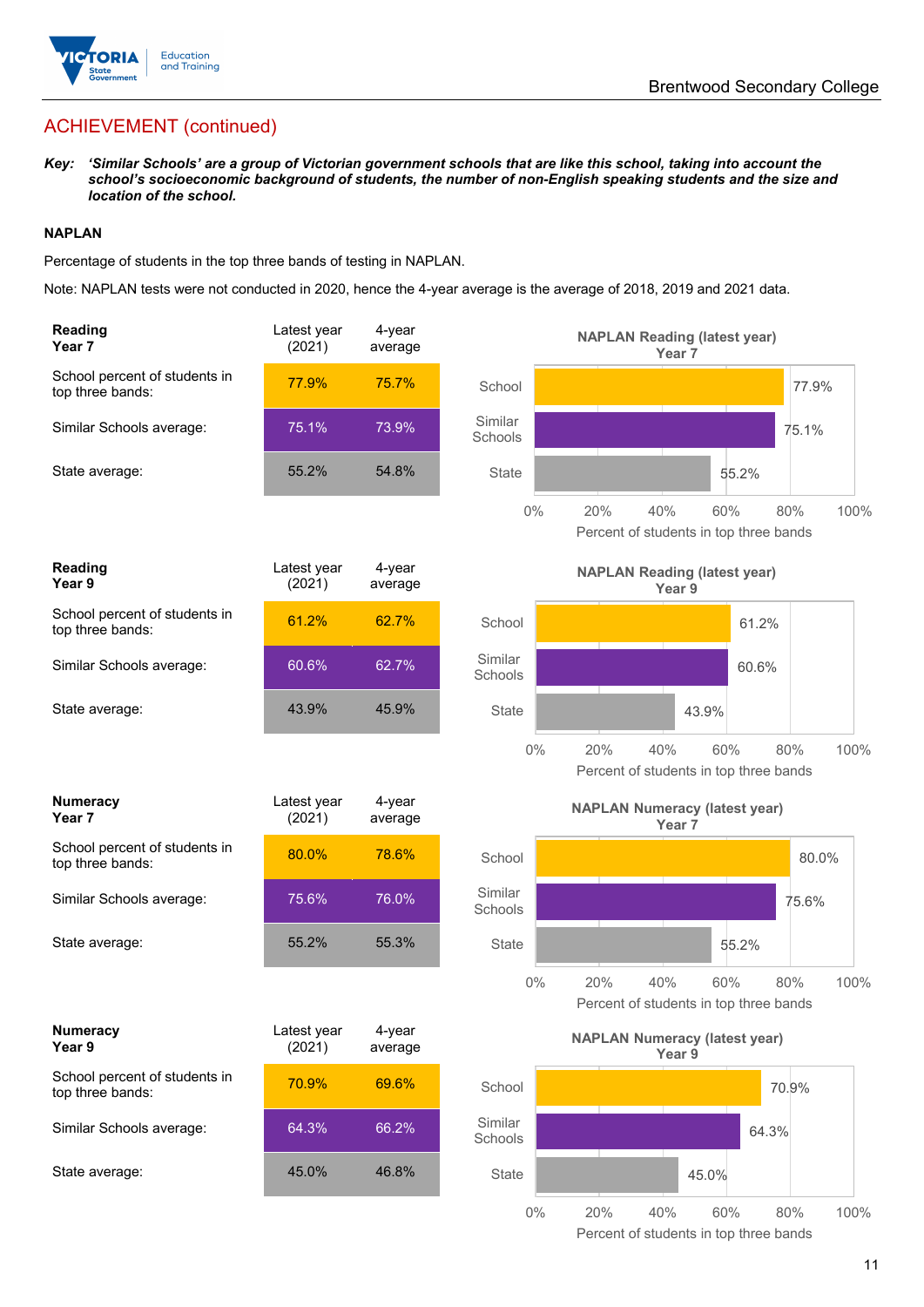

# ACHIEVEMENT (continued)

#### **NAPLAN Learning Gain**

NAPLAN learning gain is determined by comparing a student's current year result relative to the results of all 'similar' Victorian students (i.e., students in all sectors in the same year level who had the same score two years prior). If the current year result is in the top 25 percent, their gain level is categorised as 'High'; middle 50 percent is 'Medium'; bottom 25 percent is 'Low'.

#### **Learning Gain Year 5 (2019) to Year 7 (2021)**



#### **Learning Gain Year 7 (2019) to Year 9 (2021)**

|                             | Low<br>Gain | Medium<br>Gain | High<br>Gain | High Gain<br>(Similar<br>Schools) |                            |
|-----------------------------|-------------|----------------|--------------|-----------------------------------|----------------------------|
| Reading:                    | 22%         | 49%            | 30%          | 27%                               | 100%                       |
| Numeracy:                   | 23%         | 51%            | 27%          | 27%                               | 80%                        |
| Writing:                    | 19%         | 53%            | 28%          | 27%                               | Percent of students<br>60% |
| Spelling:                   | 19%         | 45%            | 36%          | 30%                               | 40%                        |
| Grammar and<br>Punctuation: | 20%         | 51%            | 29%          | 26%                               | 20%<br>0 <sup>0</sup>      |
|                             |             |                |              |                                   |                            |

**NAPLAN Learning Gain (latest year) Year 7 - Year 9**

**Now Gain** Medium Gain **Machain Math Gain** 

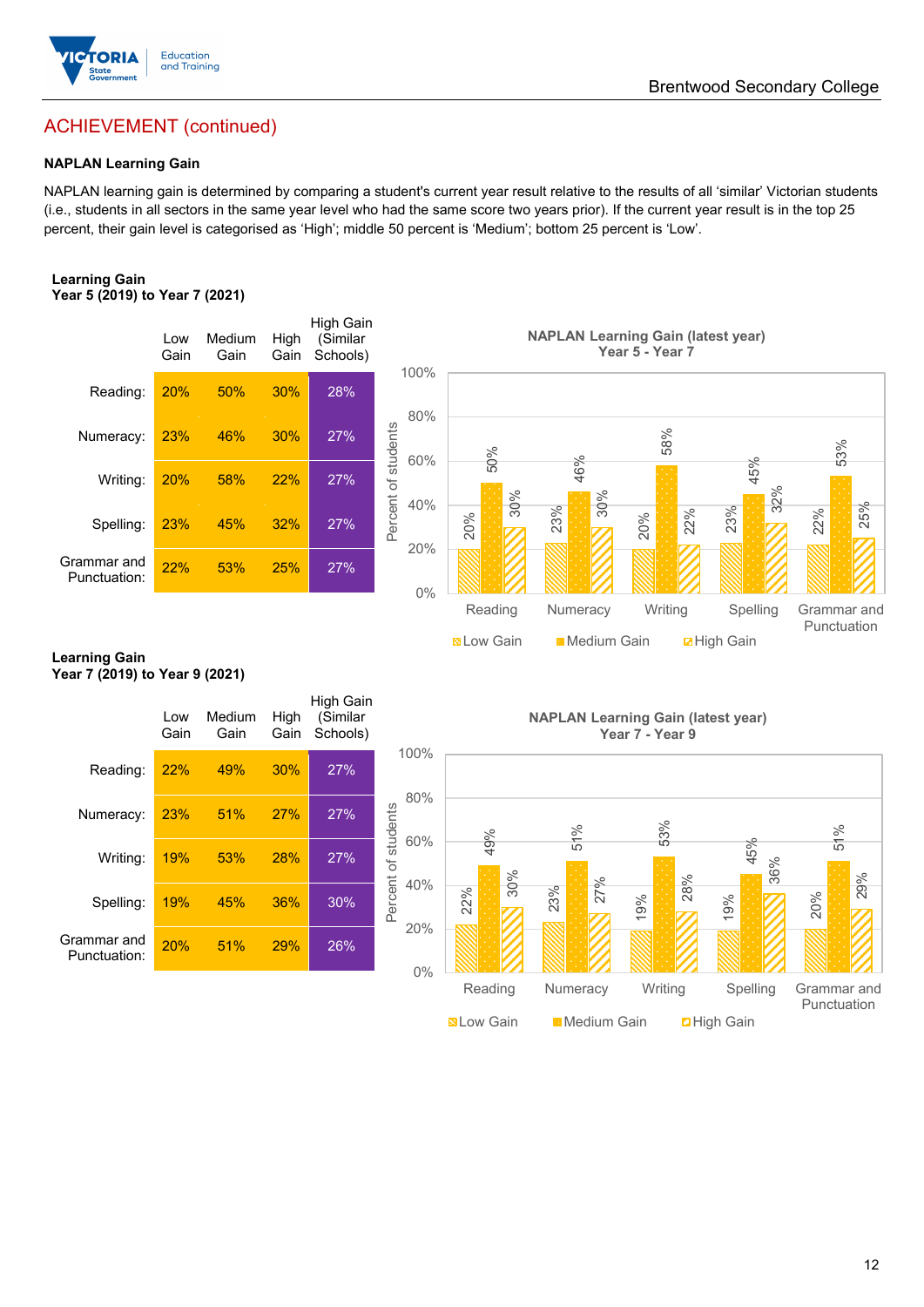

# ACHIEVEMENT (continued)

#### **Victorian Certificate of Education (VCE)**

Mean study score from all VCE subjects undertaken by students at this school. This includes all Unit 3 and 4 studies (including those completed in Year 11) and any VCE VET studies awarded a study score.

The maximum student study score is 50 and the state-wide mean (including government and non-government schools) is set at 30.



\* *Due to COVID-19, there may be some under-reporting of VET completed competencies from schools due to students still completing outstanding 2021 VET units in 2022.*

### ENGAGEMENT

*Key: 'Similar Schools' are a group of Victorian government schools that are like this school, taking into account the*  school's socioeconomic background of students, the number of non-English speaking students and the size and *location of the school.*

#### **Average Number of Student Absence Days**

Absence from school can impact on students' learning. Common reasons for non-attendance include illness and extended family holidays. Absence and attendance data in 2020 and 2021 may have been influenced by local COVID-19.



Average number of absence days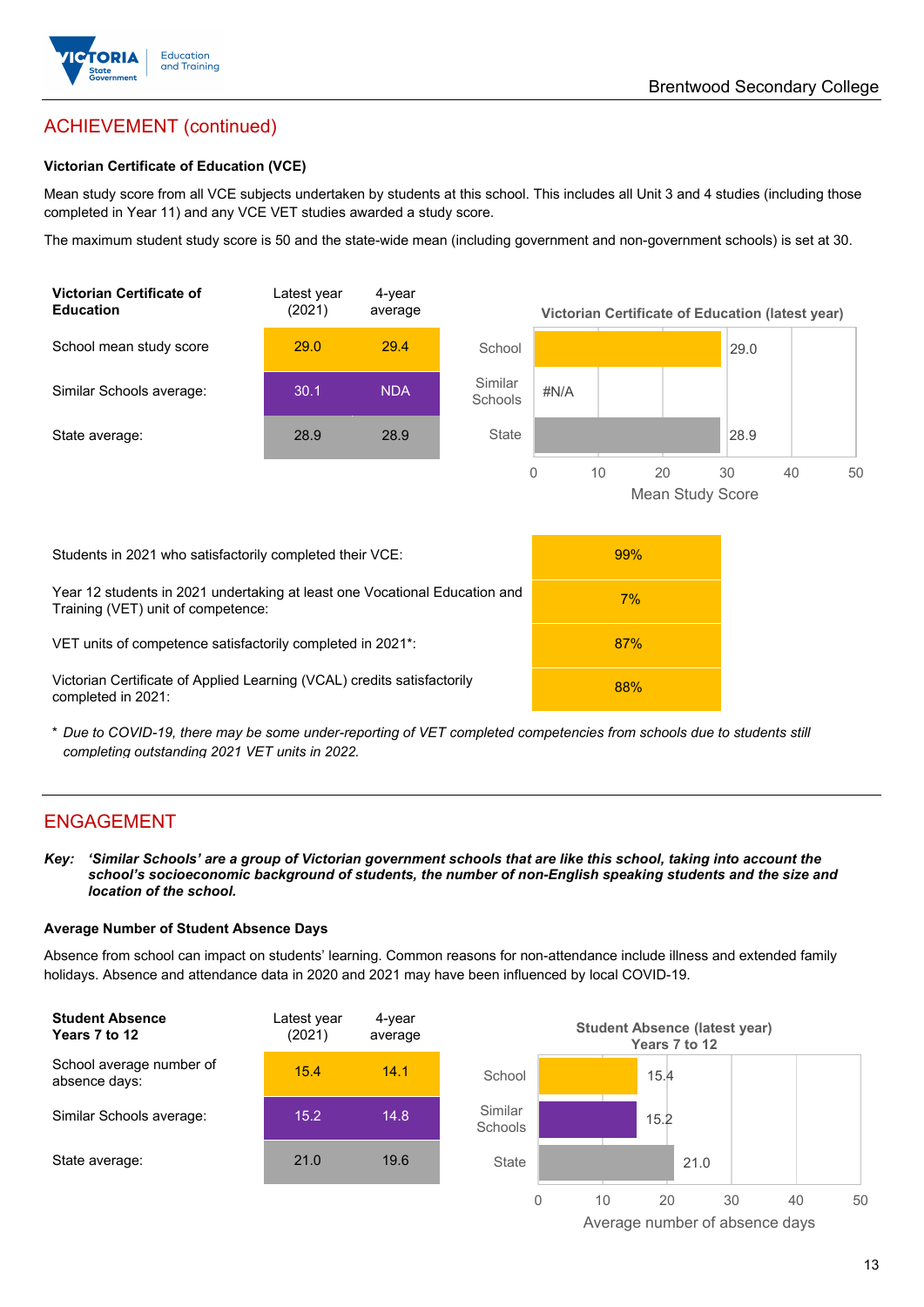

# ENGAGEMENT (continued)

#### **Attendance Rate (latest year)**

|                                             | Year ' | Year 8 | Year 9 | Year 10 | Year 11 | Year 12 |
|---------------------------------------------|--------|--------|--------|---------|---------|---------|
| Attendance Rate by year level<br>$(2021)$ : | 94%    | 92%    | 91%    | 89%     | 93%     | 95%     |

#### **Student Retention**

Percentage of Year 7 students who remain at the school through to Year 10.



#### **Students exiting to further studies or full-time employment**

Percentage of students from Years 10 to 12 going on to further studies or full-time employment.

Note: This measure refers to data from the year when students exited the school. Data excludes destinations recorded as 'Unknown'.

| <b>Student Exits</b><br>Years 10 to 12                                    | Latest year<br>(2020) | 4-year<br>average |                           |       | <b>Student Exits (latest year)</b> | Years 10 to 12 |     |          |
|---------------------------------------------------------------------------|-----------------------|-------------------|---------------------------|-------|------------------------------------|----------------|-----|----------|
| School percent of students to further<br>studies or full-time employment: | 94.4%                 | 96.1%             | School                    |       |                                    |                |     | 94.4%    |
| Similar Schools average:                                                  | 96.4%                 | 95.9%             | Similar<br><b>Schools</b> |       |                                    |                |     | $96.4\%$ |
| State average:                                                            | 89.9%                 | 89.2%             | <b>State</b>              |       |                                    |                |     | 89.9%    |
|                                                                           |                       |                   |                           | $0\%$ | 20%<br>40%                         | 60%            | 80% | 100%     |

Percent of students with positive destinations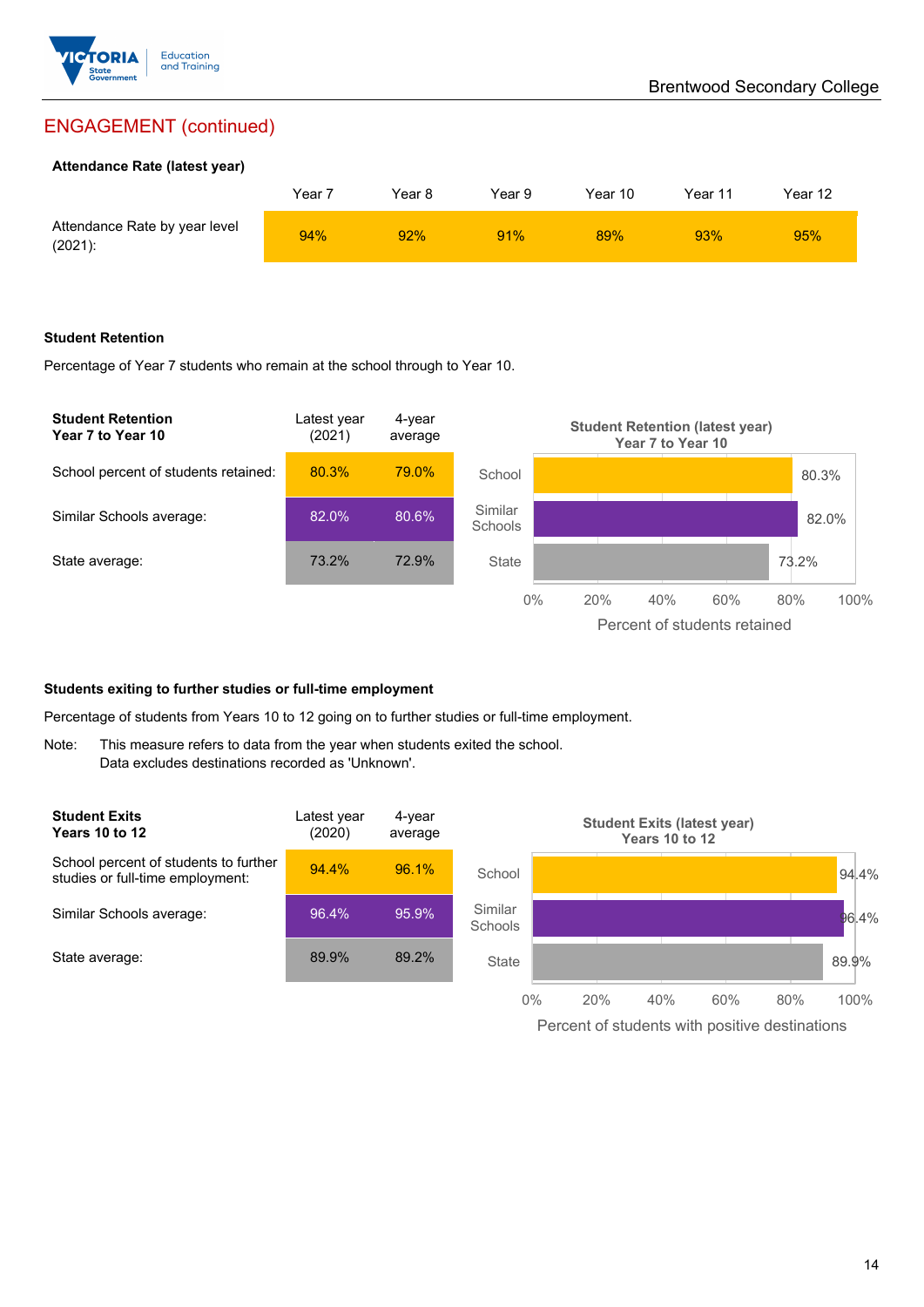

## WELLBEING

*Key: 'Similar Schools' are a group of Victorian government schools that are like this school, taking into account the*  school's socioeconomic background of students, the number of non-English speaking students and the size and *location of the school.*

#### **Student Attitudes to School – Sense of Connectedness**

The percent endorsement on Sense of Connectedness factor, as reported in the Attitudes to School Survey completed annually by Victorian government school students, indicates the percent of positive responses (agree or strongly agree).



*Due to lower participation rates, differences in the timing of the survey/length of survey period and the general impact of Covid19 across 2020 and 2021, data are often not comparable with previous years or within similar school groups. Care should be taken when interpreting these results.*



#### **Student Attitudes to School – Management of Bullying**

The percent endorsement on Management of Bullying factor, as reported in the Attitudes to School Survey completed annually by Victorian government school students, indicates the percent of positive responses (agree or strongly agree).

| <b>Management of Bullying</b><br>Years 7 to 12 | Latest year<br>(2021) | 4-year<br>average |  |
|------------------------------------------------|-----------------------|-------------------|--|
| School percent endorsement:                    | 53.0%                 | 57.9%             |  |
| Similar Schools average:                       | 54.0%                 | 57.6%             |  |
| State average:                                 | 53.3%                 | 56.8%             |  |

*Due to lower participation rates, differences in the timing of the survey/length of survey period and the general impact of Covid19 across 2020 and 2021, data are often not comparable with previous years or within similar school groups. Care should be taken when interpreting these results.*

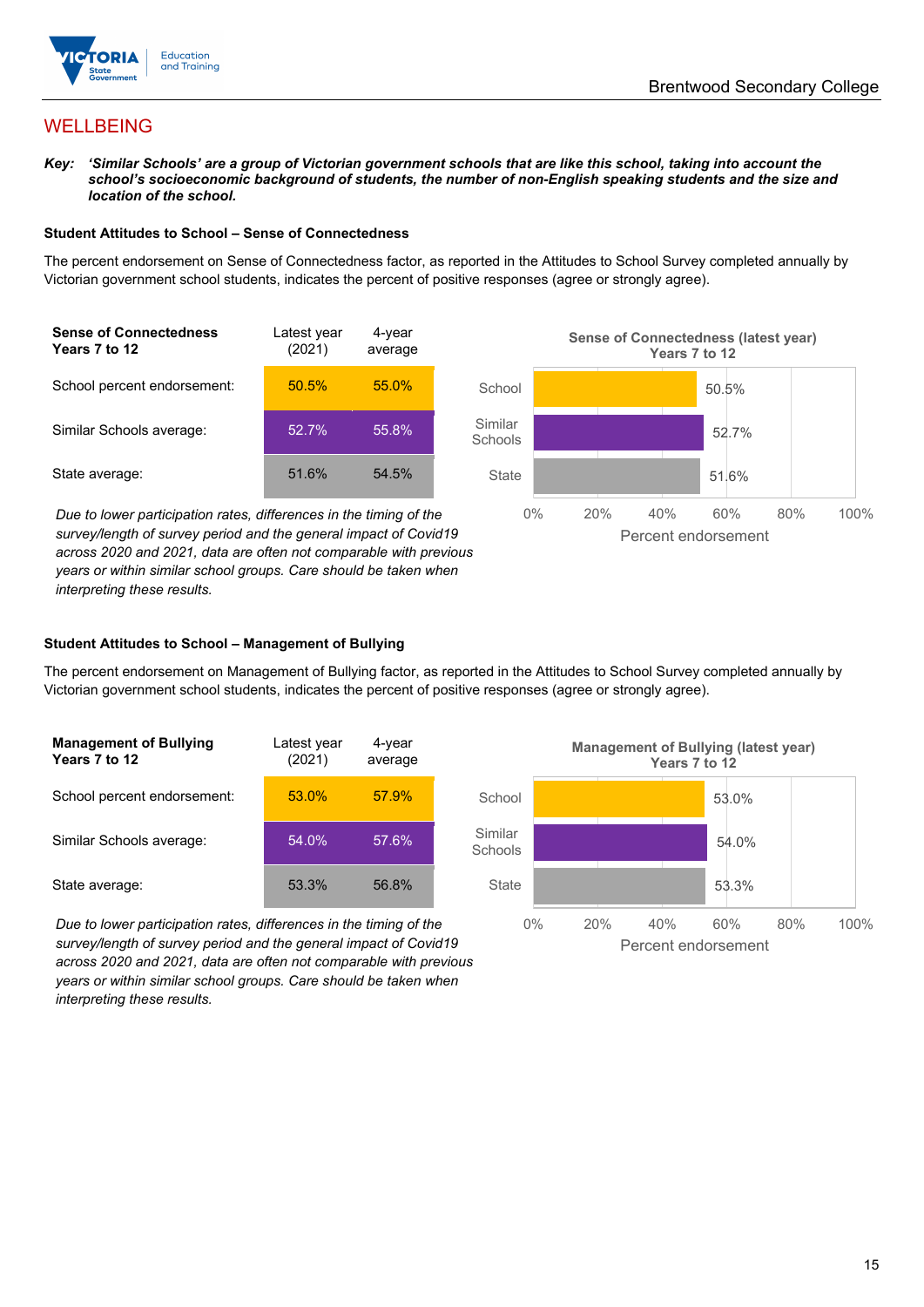

# **Financial Performance and Position**

FINANCIAL PERFORMANCE - OPERATING STATEMENT SUMMARY FOR THE YEAR ENDING 31 DECEMBER, 2021

| <b>Revenue</b>                        | <b>Actual</b> |
|---------------------------------------|---------------|
| <b>Student Resource Package</b>       | \$15,802,932  |
| <b>Government Provided DET Grants</b> | \$1,899,100   |
| Government Grants Commonwealth        | \$57,458      |
| <b>Government Grants State</b>        | \$39,651      |
| <b>Revenue Other</b>                  | \$68,275      |
| <b>Locally Raised Funds</b>           | \$1,217,042   |
| <b>Capital Grants</b>                 | \$0           |
| <b>Total Operating Revenue</b>        | \$19,084,458  |

| Equity <sup>1</sup>                                 | <b>Actual</b> |
|-----------------------------------------------------|---------------|
| Equity (Social Disadvantage)                        | \$92,911      |
| Equity (Catch Up)                                   | \$37,965      |
| <b>Transition Funding</b>                           | \$0           |
| Equity (Social Disadvantage - Extraordinary Growth) | \$0           |
| <b>Equity Total</b>                                 | \$130,875     |

| <b>Expenditure</b>                    | <b>Actual</b> |
|---------------------------------------|---------------|
| Student Resource Package <sup>2</sup> | \$15,838,076  |
| Adjustments                           | \$0           |
| <b>Books &amp; Publications</b>       | \$13,328      |
| Camps/Excursions/Activities           | \$287,438     |
| <b>Communication Costs</b>            | \$55,982      |
| Consumables                           | \$327,675     |
| Miscellaneous Expense <sup>3</sup>    | \$89,797      |
| <b>Professional Development</b>       | \$48,140      |
| Equipment/Maintenance/Hire            | \$162,083     |
| <b>Property Services</b>              | \$225,268     |
| Salaries & Allowances <sup>4</sup>    | \$670,194     |
| <b>Support Services</b>               | \$178,091     |
| Trading & Fundraising                 | \$48,664      |
| Motor Vehicle Expenses                | \$0           |
| <b>Travel &amp; Subsistence</b>       | \$5,654       |
| <b>Utilities</b>                      | \$98,316      |
| <b>Total Operating Expenditure</b>    | \$18,048,707  |
| <b>Net Operating Surplus/-Deficit</b> | \$1,035,752   |
| <b>Asset Acquisitions</b>             | \$208,614     |

(1) The equity funding reported above is a subset of the overall revenue reported by the school.

(2) Student Resource Package Expenditure figures are as of 10 Mar 2022 and are subject to change during the reconciliation process.

(3) Miscellaneous Expenses include bank charges, administration expenses, insurance and taxation charges.

(4) Salaries and Allowances refers to school-level payroll.